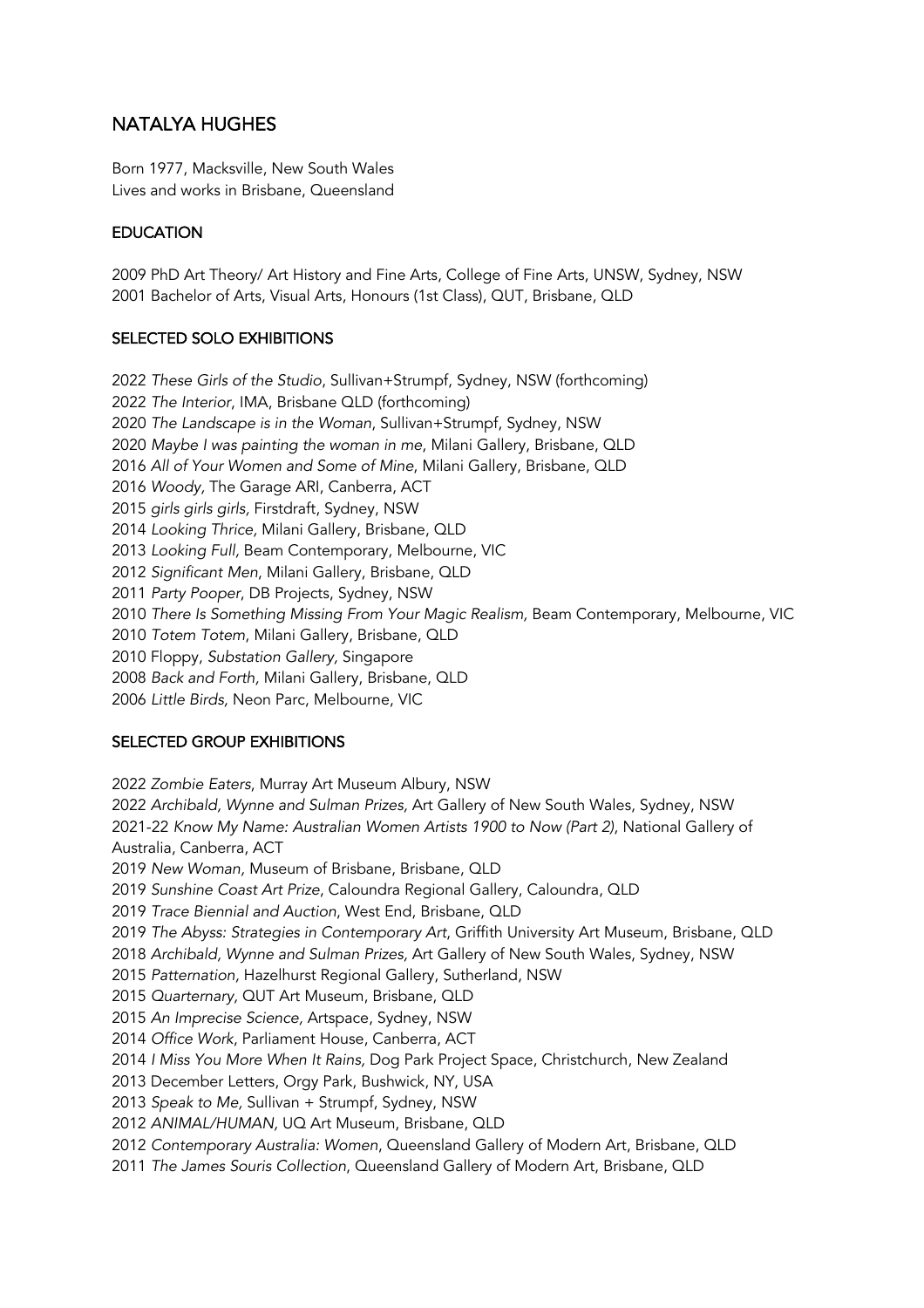*New Psychadelia,* UQ Art Museum, Brisbane, QLD *Painting Group,* Utopian Slumps, Melbourne, VIC *Zen to Kawaii: The Japanese Effect,* QUT Art Museum, Brisbane, QLD *The Shilo Project,* Ian Potter Museum of Art, Melbourne, VIC *Creative Australia and the Ballet Russes*, Victorian Arts Centre, Melbourne, VIC *New,* UQ Art Museum, Brisbane, QLD *Neo Goth,* UQ Art Museum, Brisbane, QLD *Too Near Too Far,* Care/ Of Contemporary Art Space, Milan, Italy *Parallel Lives: TarraWarra Painting Biennale,* TarraWarra Museum of Art, VIC *Prime: New Art from Queensland*, Queensland Art Gallery, Brisbane, QLD *Object/Subject,* Museum of Brisbane, Brisbane, QLD *A Cut Across*, Plimsoll Gallery, University of TAS, Hobart, TAS *The Australian Drawing Biennale*, ANU Drill Hall, Canberra, ACT *Australian Culture Now,* National Gallery of Victoria*,* Melbourne, VIC *Costume and Memory: Natalya Hughes & Elizabeth Lamont,* QUT Art Museum, Brisbane, QLD

#### SELECTED BIBLIOGRAPHY

2022 Chloe Borich. "At Home: Natalya Hughes". *Sullivan+Strumpf Magazine* June/July, 2022. 2021 Charlotte Middleton. "Natalya Hughes Wins Michela and Adrian Fini Artist Fellowship". *Art Collector,* 7 December, 2021. https://artcollector.net.au/natalya-hughes-wins-michela-and-adrianfini-artist-fellowship/. 2021 "Body of work: \$20,000 win will help Brisbane artist to 'embrace experimentation'". InQueensland, 2 December, 2021. https://inqld.com.au/culture/2021/12/02/body-of-work-20000 win-will-help-brisbane-artist-to-embrace-experimentation/. 2020 Julie Ewington. "Natalya Hughes: Three Thoughts on Ambivalence." *Sullivan+Strumpf Magazine August*, 2020. 2020 Natalya Hughes. "Natalya Hughes: In the Studio." *Sullivan+Strumpf Magazine August*, 2020. 2012 Amelia Stein. "Women of Substance." *Vogue Magazine Australia*, May 2010. 2012 Zoe Harrington & Natalya Hughes. 'Interview', Sculpture and the Enemies, Big Owl Publishing, No. 2. 2012 'Natalya Hughes', Contemporary Australia: Women, Queensland Art Gallery | Gallery of Modern Art 2012 Moody, Sebastian, 'Psychedelia Now', Art & Australia, Vol. 49, No. 4, Winter 2011 Richards, Bree, 'Emerging Artists: The Current Crop', Ten Years of Contemporary Art: The 2011 The Rational Kernel of the Hegelian Dialectic, cover image, Re.Press 2010 Rainbird, Stephen, 'Natalya Hughes', A Generosity of Spirit: Recent Australian Women's Art from the QUT Art Collection, QUT Art Museum 2010 Souris, James C, The James C. Souris Collection: Selected Works, The Brisbane Club's Collector's Series 2010 – 11 The Lifted Brow, cover image, No. 10 James Souris Collection, Queensland Art Gallery | Gallery of Modern Art 2009 Ash, Romy, 'Drawn Together', Frankie Magazine, No.27, Jan-Feb 2009 2009 Tonkin, Steven, 'In the Wings', Creative Australia and the Ballet Russes, Arts Centre Trust 2008 'Artist Profile: Natalya Hughes', Artichoke, No. 25 2008 Hickey, Gary, 'Natalya Hughes: A Pernicious Beauty', New, UQ Art Museum 2008 Neo Goth: Back in Black, UQ Art Museum 2007 Badiou, Alain, Concept of the Model: An Introduction to the Materialist Epistemology of Mathematics, cover image, Re.Press 2007 Hibberd, Lily, The Punctiform Arabesque, Gertrude Contemporary Art Space